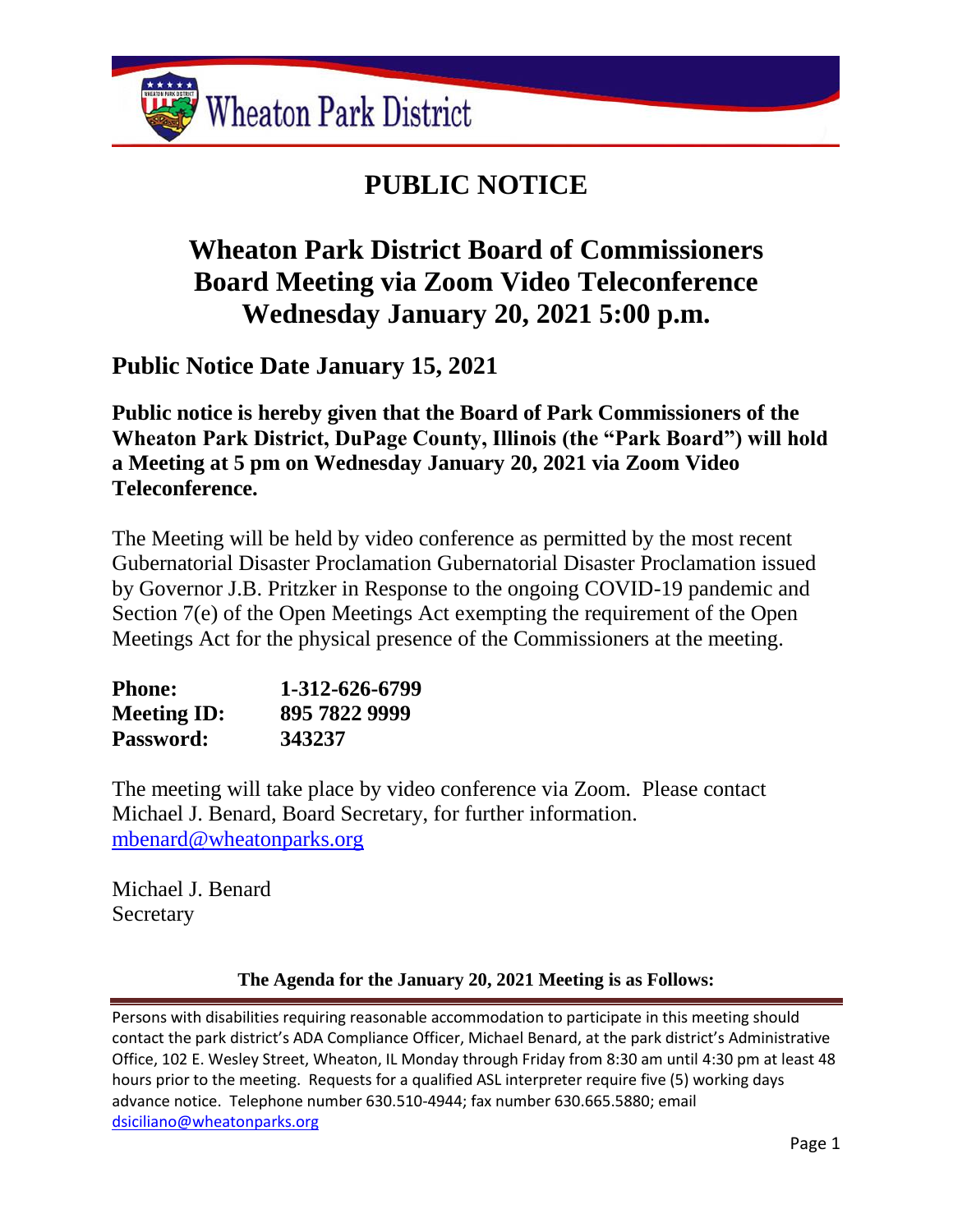

### **Meeting of the Wheaton Park District Board of Commissioners January 20, 2021 5:00 pm**

## **CALL TO ORDER**

### **PRESENTATIONS**

#### **COMMUNITY INPUT**

Public comments are important to the Board. However, it is the Board's policy not to act on items until time has been taken to gather information and discuss all options. Lack of action does not imply lack of interest in the issues. During the community input portion of the agenda the board typically will ask residents to provide input prior to accepting input from nonresidents.

#### **CONSENT AGENDA**

Consent Agenda items are considered by the Park District to be routine and will be enacted in one motion. There will be no separate discussion on these items. If a member of the Park Board requests, a Consent Agenda item will be removed from the Consent Agenda and considered as an individual item at the end of old or new business.

- A. Approval of the Disbursements totaling \$1,138,165.47 for the period beginning December 9, 2020 and ending January 12, 2020
- B. Approval of the December 16, 2020 Board Meeting Minutes
- C. Approval of the January 13, 2021 Subcommittee Meeting Minutes
- D. Review of Asset Inventory 2020 Report

#### **UNFINISHED BUSINESS** – None

#### **NEW BUSINESS**

- 1. Motion to Approve Change Order No.13 Revision #2 for the Memorial Park Renovation Project
- 2. Motion to Approve an Access Control and Acceptable Use Policy
- 3. Motion to Approve an Accounts Payable Vendor Payment Agreement for Services
- 4. Motion to Approve an Addendum to an Agreement for Human Resources Information System and Payroll Processing Services

Persons with disabilities requiring reasonable accommodation to participate in this meeting should contact the park district's ADA Compliance Officer, Michael Benard, at the park district's Administrative Office, 102 E. Wesley Street, Wheaton, IL Monday through Friday from 8:30 am until 4:30 pm at least 48 hours prior to the meeting. Requests for a qualified ASL interpreter require five (5) working days advance notice. Telephone number 630.510-4944; fax number 630.665.5880; email [dsiciliano@wheatonparks.org](mailto:dsiciliano@wheatonparks.org)